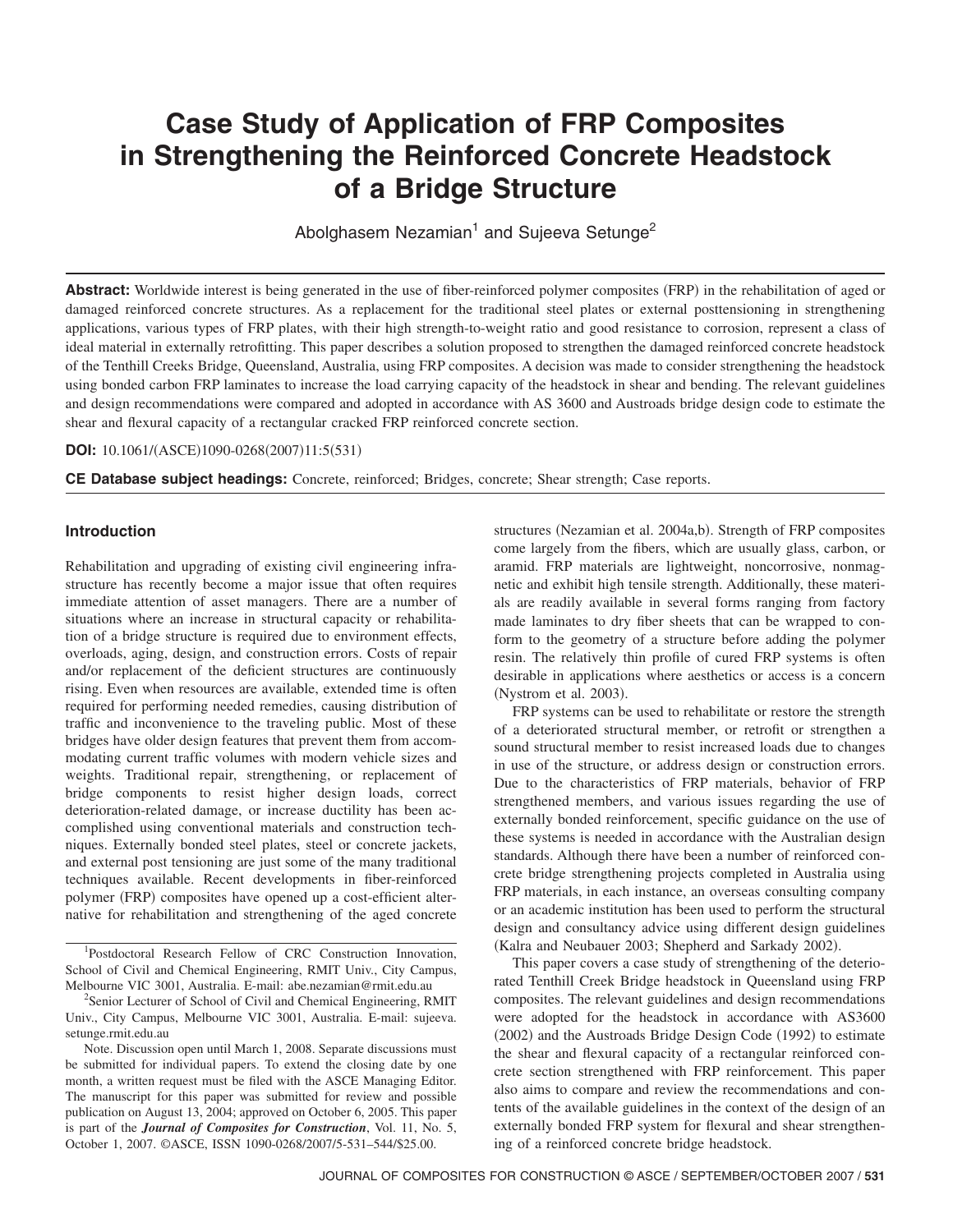

**Fig. 1.** Photos of Tenthill Bridge

## **Description of the Case Study**

The bridge studied in this report carries Gatton Helidon Rd. over Tenthill Creek in Gatton, Queensland, Australia. This simple three span reinforced concrete, prestressed beam structure was built in the 1970s. The bridge is 82.15 m long and about 8.6 m wide and is supported by a total of 12 prestressed 27.38 m long beams over three spans of 27.38 m. Side and cross views of the Tenthhill Bridge are shown in Fig. 1. The beams are supported by two abutments and two headstocks. A headstock elevation view is shown in Fig. 2.

## *Preliminary Structural Assessment*

Queensland Department of Main Roads (QDMR) has a comprehensive asset management system of inspections, condition data, analysis and prioritization tools, maintenance manuals, and heavy load routing systems (Fenwick and Rotolone 2003). The asset management system aims to maintain the bridges in a condition that allows heavy vehicles free access to all parts of the network by avoiding load restrictions on any bridge in the primary (statecontrolled roads) network. The Tenthill Bridge has been observed to require immediate strengthening to avoid such restriction. The overall evaluation included a thorough field inspection, review of the existing design or as-built documents, and a structural capacity analysis in accordance with AS3600 (2002) and the Austroads Bridge Design Code (1992). Existing construction and operational documents for the bridges were reviewed, including the design drawings, project specifications, as-built information, and past repair documentation. The Austroads Bridge Design Code



) Schematic view; (b) cross section of the headstock

(1992) was used for assessment of the bridge to ascertain the capacity of the bridge. The Gatton-Helidon Rd. over Tenthill Creek is selected as functional Class 3 from Table 2.3.4 of the Austroads Code (1992). The Road Class 3 main function is to form an average of communication for movements between important centers or key towns. Hence, the heavy load platform HLP 320 design loading shall be applied on the bridge.

#### *Observed Cracks*

The bridge has two headstocks supporting the prestressed concrete beams. In the first headstock, only flexural cracking was observed, whereas in the second headstock, both flexural cracking and shear cracking were observed. A maximum flexural crack width of 0.6 mm and a shear crack width of 2.8 mm was reported. A photograph of the damaged headstock and a schematic of the cracked beam are shown in Fig. 3.

#### *Structural Analysis*

The headstock was analyzed as a portal frame considering all necessary design situations and load combinations according to the Austroads Bridge Code (1992) for ultimate and serviceability limit states. The grillage analysis (lane analysis) was used to calculate traffic load effects on the headstock. The traffic loading models of T44 truck loading and heavy load Platform loading of HLP 320 in one and two lanes were used in the grillage analysis (Fig. 4). The computer program Space Gass was used by QDMR for structural analysis and the research team used the SAP 2000 (CSi Products 2003) computer program to check the structural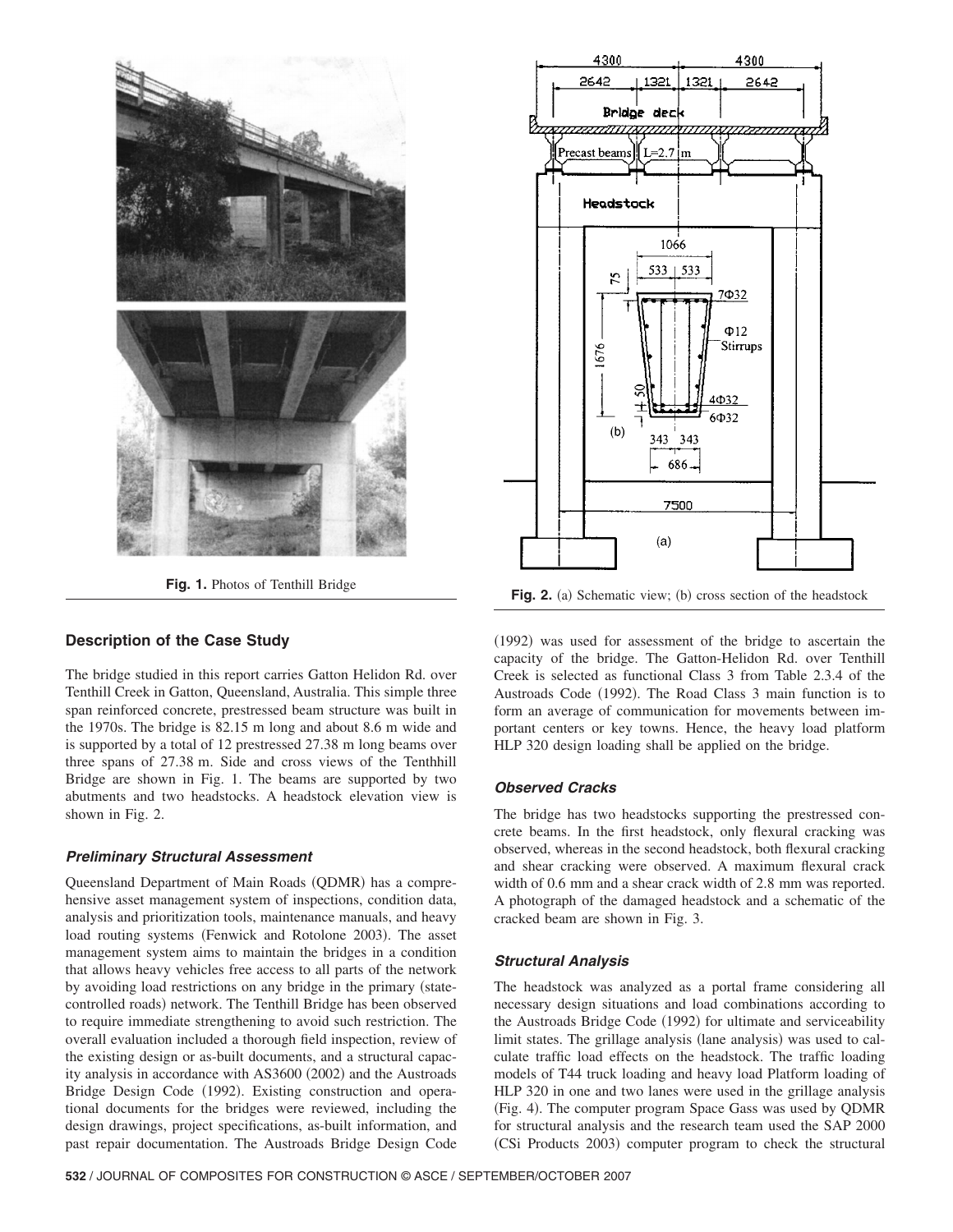

analysis. After consulting with QDMR, it was decided to set the strengthening target for the ultimate bending moment and shear force that resulted from the combination of ultimate traffic loads using T44 traffic loading and permanent effect (dead load). The load carrying capacity of the bridge would then be consistent with the other bridges in that part of the network. The ultimate positive bending moment of 5,320 kN m in midspan, ultimate shear force of 2,520 kN, serviceability bending moment of 2,526 kN m and serviceability shear force of 1,797 kN were then calculated using this load combination. Load factors and combinations are summarized in Table 1.

## *Existing Capacity of Beam in Frame Bent* "*Headstock*…

In accordance with the Australian codes of practice for structural design, the capacity analysis methods contained in this section are based on ultimate limit-state philosophy. This ensures that a member will not become unfit for its intended use and its design strength is not less than the design action according to the provisions of the Australian standard for concrete structures AS3600 (2002). The capacity analysis results would be compared with structural analysis results to identify the deficiencies.

A typical beam section of the headstock is shown in Fig. 2. The positive and negative flexural and shear capacities of the section were calculated in accordance with the Australian standards AS3600 (2002). The nominal steel reinforcing bar areas, nominal steel yield strength of 400 MPa for longitudinal reinforcement and 240 MPa for shear reinforcement, and nominal concrete compressive strength of 20 MPa were used in the section capacity analysis. The positive residual flexural capacity of 3,840 kN m at midspan was then calculated for the beam in accordance with the Austroads Bridge Design Code 1992, Clause 5.8.1.2). The capacity was calculated using a rectangular stress block where the neutral axis lies within the cross section, provided that the maximum strain in the extreme compression fiber of the concrete is taken as 0.003. Based on structural analysis, the residual negative flexural strength is adequate for the applied negative bending moment and no strengthening is required. The residual shear capacity of 2,065 kN was also calculated for the



END VIEW OF HLP 320 AXLE LOADING

Fig. 4. (a) T44 Truck loading; (b) lateral spacing of dual wheels along an axle for heavy load platform loading

beam according to Clauses 5.8.1.3 and 5.8.2 of the Austroads Bridge Design Code (1992) by means of a method based on truss analogy, using the following equations:

$$
V_u = V_{uc} + V_{us} \tag{1}
$$

where  $V_u$ =ultimate shear strength;  $V_{uc}$ =ultimate shear strength excluding shear reinforcement; and  $V_{us}$ =contribution by the shear reinforcement to the ultimate shear strength:

$$
V_{uc} = \beta_1 \beta_2 \beta_3 b_v d_0 \left(\frac{A_{s} f'_c}{b d_0}\right)^{1/3}
$$
 (2)

where

$$
\beta_1 = 1.1(1.6 - d_0/1000) \ge 1.1
$$
 (3)

$$
\beta_2 = 1 \text{ or }
$$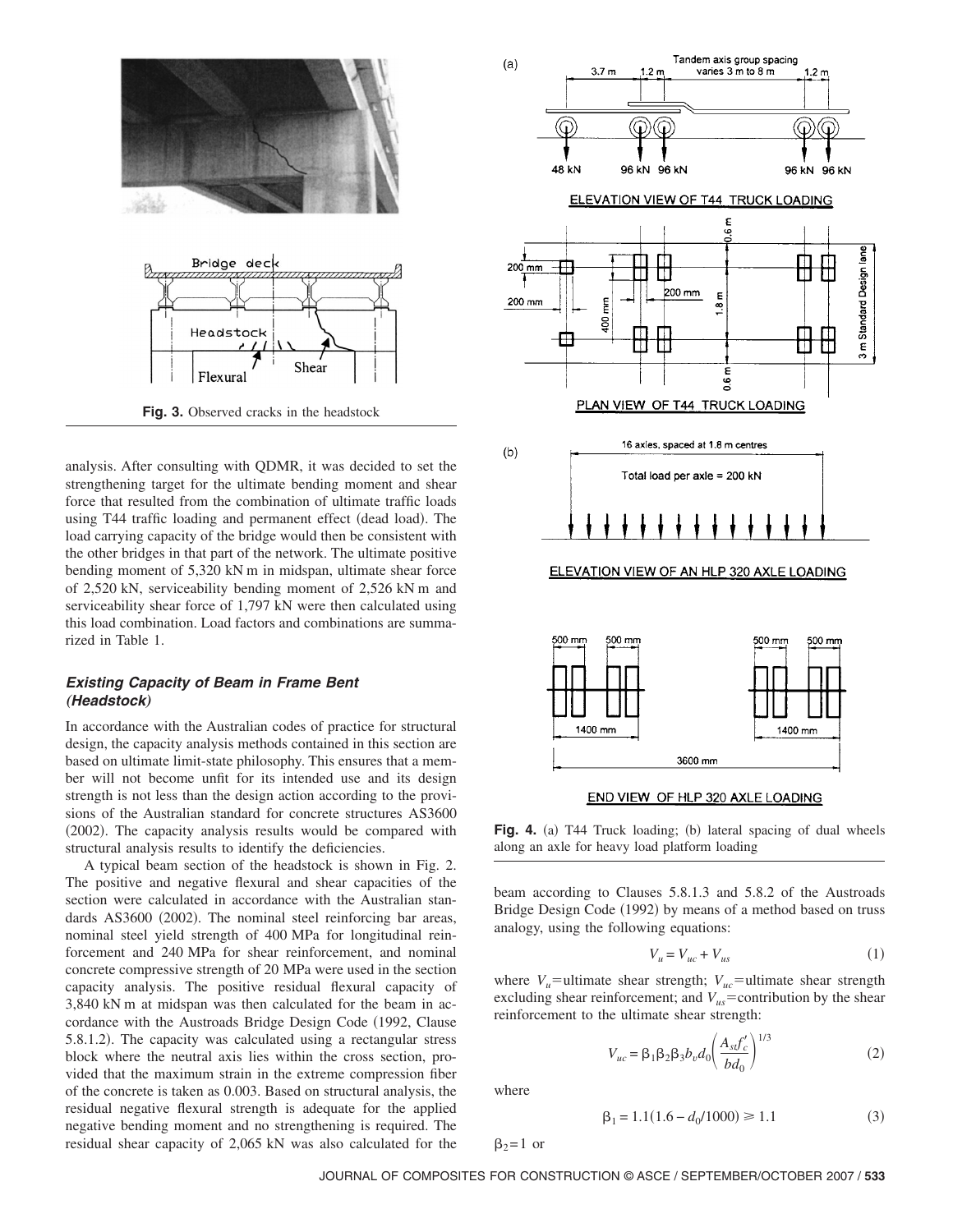**Table 1.** Load Factors and Combinations

| State of design | Load combinations                            |  |  |
|-----------------|----------------------------------------------|--|--|
| Limit state     | 1.25DL+2.8T44+Ulimate flood (3 combinations) |  |  |
| Limit state     | $1.25DL+2.8T44$ (2 lanes)+Ulimate flood      |  |  |
| Limit state     | 1.25DI +2.8Truck T44                         |  |  |
| Limit state     | $1.25DL+2.8\times2$ Truck T44 (2 lanes)      |  |  |
| Limit state     | 1.25DL(flood)+Ulimate Flood (3 combinations) |  |  |
| Serviceability  | $1.0DL + 1.4$ Truck T44                      |  |  |
| Serviceability  | $1.0DL+1.4\times2$ Truck T44 (2 lanes)       |  |  |
| Serviceability  | 1.0DL (flood)+Flood (3 combinations)         |  |  |
| Serviceability  | $1.0DL$ (flood) $+1.4$ T44 $+$ Flood         |  |  |
| Serviceability  | $1.0DL$ (flood)+1.4×T44 (2 lanes)+Flood      |  |  |

 $\beta_2 = 1 - (N^*/3.5A_g)$ 

 $\geq 1$  for members subject to significant axial tension; or

 $\beta_2 = 1 + (N^*/14A_g)$ 

for the members subject to significant axial compression

 $(5)$ 

 $(4)$ 

 $\beta_3 = 1$  or may be taken as  $2d_0/a_v$  but not greater than 2, provided that the applied loads and the support are oriented so as to create diagonal compression over the length  $a_v$ .  $A_{st}$ =cross section of longitudinal reinforcement provided in the tension zone and fully anchored at the cross section under consideration;  $b =$  effective width of a web for shear, and  $d_0$ =distance from the extreme compression fiber of the concrete to the centroid of the outermost layer of tensile reinforcement. Although the calculated applied bending moments and shear force in serviceability limit state are relatively lower than the structural capacity of the headstock, a decision was made to strengthen the headstock for ultimate bending moments and shear and to contain the cracking.

## **FRP Strengthening of the Headstock**

After the preliminary analysis, it was decided to develop an innovative solution using FRP composites for strengthening. The details of the calculations are given in this paper, identifying the decisions faced by the designer at various stages of the development of the innovative solution. The applicability of FRP composites to concrete structure for rehabilitation or capacity enhancement has been actively studied in numerous research laboratories and professional organizations around the world ACI 2003, International 2002; Bakis et al. 2002; JSCE 1997; Bakht et al. 2000; Pantelaides et al. 2004b). There are also many examples of documented retrofits of older reinforced concrete bridges and other structures with FRP composites (Seible et al. 1995; Policelli 1995; Shahrooz and Boy 2004; Pantelides et al. 2004a). FRP reinforcements offer a number of advantages such as corrosion resistance, nonmagnetic properties, high tensile strength, and light weight and ease of handling.

## *Design Guidelines*

As the use of FRP composites for strengthening of reinforced concrete structures is a relatively new technique, the development of design guidelines for externally bonded FRP systems is ongoing in Europe, Japan, Canada, and the United States. Within the

| Type      | Tensile strength<br>(MPa) | Elastic modulus<br>(MPa) | Elongation<br>at break $(\% )$ |
|-----------|---------------------------|--------------------------|--------------------------------|
| CarboDur  |                           |                          |                                |
| Type S    | 2,800                     | 165,000                  | 1.7                            |
| Sika-Wrap |                           |                          |                                |
| 230C      | 3,500                     | 230,000                  | 1.5                            |

last 10 years, many design guidelines have been published to provide guidance for the selection, design, and installation of FRP systems for external strengthening of concrete structures. In Europe, Task Group 9.3 of the International Federation for Structural Concrete published *Bulletin 14* (FIB 14) on design guidelines for externally bonded FRP reinforcement for reinforced concrete structures. In the United States, ACI Committee 440 (2003) developed a guide for the design and construction of externally bonded systems or strengthening concrete structures.

## *Design of FRP System*

All necessary design situations and load combinations were considered, which were already outlined. The nominal strength of a member is assessed based on the possible failure modes and subsequent strains and stresses in each material. It was decided to bond FRP laminates to the tension face of the beam section (bottom fiber) of the frame with fibers oriented along the length of the member for positive flexural strengthening and use a complete wrapping scheme with fibers oriented transversely for the shear strengthening. After consulting with suppliers of FRP materials in Australia, it was decided to use Sika CFRP laminate CarboDur Type S for flexural strengthening and Sika CFRP wet lay up type Sika-Wrap-230C, Sika Australia Pty (2004), Melbourne, Australia. Table 2 shows material properties of proposed systems. The Sika CFRP materials can be replaced by similar MBT CFRP products of MBrace CFK laminate 150/2,000 for flexural and MBrace CF 130 for shear strengthening, MBT Australia Ltd, Melbourne, Australia. Table 3 shows material properties of the proposed MBrace systems. However, a choice between the manufacturers has not been considered in terms of application and installation of the FRP strengthening systems.

# **Flexural Strengthening**

In the analysis for the ultimate state in flexure, both design guidelines follow well established procedures using idealized stress– strain curves for concrete, FRP, and longitudinal reinforcement (see Fig. 5). These curves, along with the following assumptions, form the basis for the ultimate strength limit state analysis of a concrete element strengthened in flexure.

|  |  |  | Table 3. Material Properties of Mbrace CFRP Systems |  |  |
|--|--|--|-----------------------------------------------------|--|--|
|--|--|--|-----------------------------------------------------|--|--|

| Type       | Tensile strength<br>(MPa) | Elastic modulus<br>(MPa) | Elongation<br>at break $(\%)$ |
|------------|---------------------------|--------------------------|-------------------------------|
| Mbrace CFK | Laminates                 |                          |                               |
| 150/2,000  | 2,700                     | 165,000                  | 1.4                           |
| Mbrace     |                           |                          |                               |
| CF 130     | 3,800                     | 240,000                  | 1.55                          |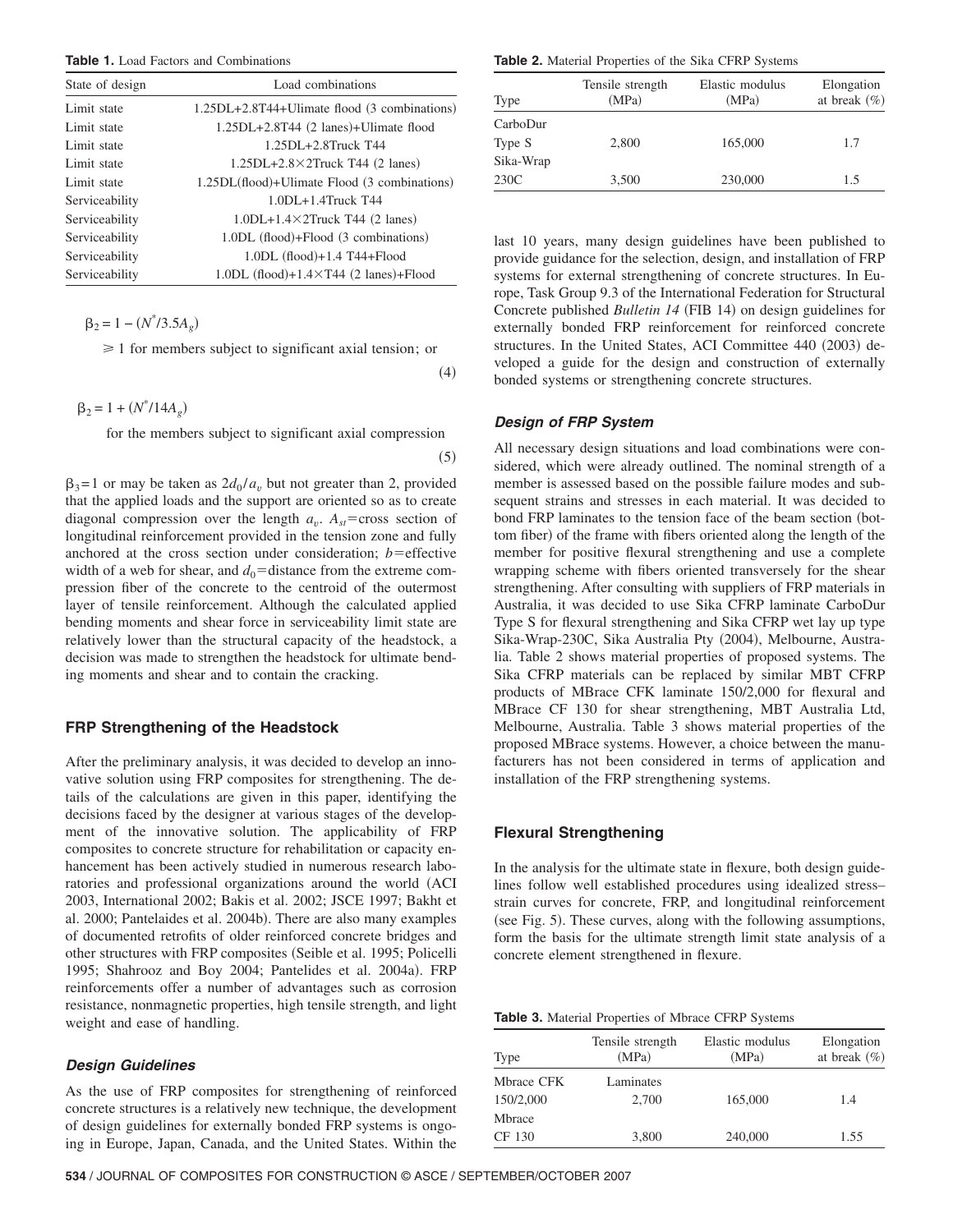

**Fig. 5.** Idealized stress–strain curves for constitutive materials at ULS

- Design calculations are based on the actual dimensions, internal reinforcing steel arrangement, and material properties of the existing member being strengthened;
- The strains in reinforcement and concrete are directly proportional to the distance from the neutral axis, that is, a plane section before loading, remains plane after loading;
- There is no relative slip between external FRP reinforcement and the concrete; and
- The shear deformation within the adhesive layer can be neglected since the adhesive layer is very thin with slight variations in its thickness.

The cross-sectional analysis identifies all possible failure modes. Failure of the strengthened element may then occur as a result of various mechanisms as follows:

- Crushing of the concrete in compression before yielding of the reinforcing steel;
- Yielding of the steel in tension followed by rupture of the FRP laminates;
- Yielding of the steel in tension followed by concrete crushing;
- Shear/tension delamination of the concrete cover; and
- Debonding of the FRP from the concrete substrate.

## *Design Material Properties*

According to the FIB guideline, the design strength is obtained by dividing the characteristic strength by a partial safety factor. The partial safety factors for concrete (in flexure),  $\gamma_{mc}$ , and steel reinforcement,  $\gamma_{ms}$ , are normally taken as 1.5 and 1.15, respectively. The partial safety factors applied on the characteristic strengths of FRPs are mainly based on the observed differences in the longterm behaviors of FRPs (basically depending on the type of fibers), as well as the application method and on-site working

**Table 4.** Design Material Properties Complying with the FIB Guideline

| Material                         | Design<br>strength<br>(MPa) | Elastic<br>modulus<br>(MPa) | Allowable<br>strain   |
|----------------------------------|-----------------------------|-----------------------------|-----------------------|
| Concrete                         | $21/1.5 = 14$               | $26,100^a$                  | 0.0035                |
| Steel bars                       | $400/1.15 = 348$            | 200,000                     | 0.002                 |
| <b>CFRP</b> strips<br>(flexural) | $2,800/1.35 = 2,047$        | 165,000                     | $0.017/1.35 = 0.0126$ |
| <b>CFRP</b> wrapping<br>(shear)  | $3,500/1.35 = 2,593$        | 230,000                     | $0.015/1.35 = 0.0111$ |

<sup>a</sup>Long term modulus of elasticity of 13,050 was used to account for creep of concrete.

conditions. A partial safety factor for carbon fiber in application type B under difficult on-site working condition,  $\gamma_{ms}$ , of 1.35 is indicated. The design material properties for the headstock according to the FIB guideline are listed in Table 4. The ACI design guideline suggests that the design tensile strength should be determined using the environmental reduction factor only for FRP materials. The reduction factors are mainly based on the types of fiber and environmental conditions. Similarly it is suggested to reduce the design rupture strain for environmental-exposure conditions. A reduction factor for carbon fiber in an aggressive environment,  $C_E$ , of 0.85 was used. The design material properties for the headstock according to the ACI guideline are listed in Table 5.

#### *Initial Condition*

It was noted by both design guidelines that the effect of the initial load prior to strengthening should be considered in the calculation of the stresses and strains based on theory of elasticity and with the service moment acting on the critical beam section during strengthening. The initial strain distribution of the member may then be evaluated and considered in strengthening calculations. As the service bending moment is typically greater than the cracking moment, the calculation is based on a cracked section. The initial strain distribution of the headstock was calculated based on structural analysis for the service loading condition, long-term modulus of elasticity, and the cracked section. The same initial strain distribution was used for the design of strengthening scheme using both design guidelines.

## *Capacity of Strengthened Beam*

The cross-sectional analysis indicated that the failure mode of the beam section of the headstock would be a result of yielding the longitudinal steel reinforcement followed by concrete crushing, while the FRP is intact. This is the most desirable failure mode,

| Table 5. Design Material Properties Complying with the ACI Guideline |  |  |  |  |  |
|----------------------------------------------------------------------|--|--|--|--|--|
|----------------------------------------------------------------------|--|--|--|--|--|

| Material                         | Design<br>strength<br>(MPa) | Elastic<br>modulus<br>(MPa) | Allowable<br>strain                                               |
|----------------------------------|-----------------------------|-----------------------------|-------------------------------------------------------------------|
| Concrete                         | 21 $(\beta_1 = 0.91)$       | $26,100^a$                  | 0.003                                                             |
| Steel bars                       | 400                         | 200,000                     | 0.002                                                             |
| <b>CFRP</b> strips<br>(flexural) | $0.85 \times 2.800 = 2.380$ | 165,000                     | $0.85 \times 0.017 = 0.01445$                                     |
| CFRP wrapping<br>(shear)         |                             |                             | $0.85 \times 3,500 = 2,975$ 230,000 $0.85 \times 0.015 = 0.01275$ |

<sup>a</sup>The long term modulus of elasticity of 13,050 was used to account for creep of concrete.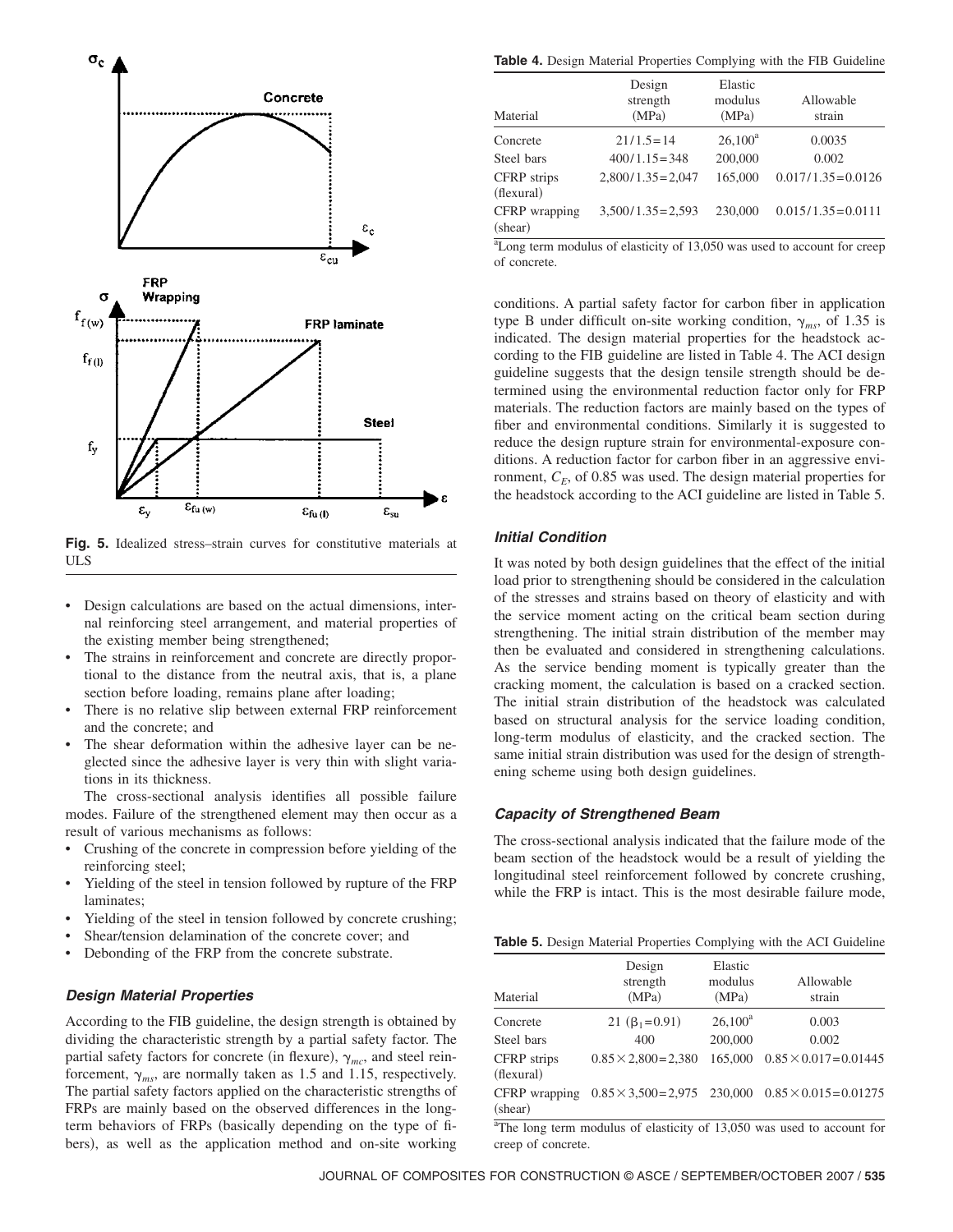

**Fig. 6.** Internal strain and stress distributions for the beam cross section of the headstock

which satisfies the safety requirements in the ultimate state for a reinforced concrete section. The design bending moment for the strengthened member was then calculated in accordance with each design guideline based on well-established principles of flexural design of reinforced concrete beams. The design principles are shown in Fig. 6. The design positive bending moment capacity of 5,809 and 5,392 kN m were calculated for the strengthened section based on the FIB and ACI design guidelines, respectively. The effect of creep and shrinkage was considered in calculations. Although both design guidelines use the same principles to calculate the capacity of the strengthened member, each design guideline introduces different values for the ultimate strain of the concrete and the strength reduction and material safety factors. The calculated moment capacities using the two design guidelines indicated that the predicted capacity enhancement based on the ACI guideline is more conservative. This is mainly due to the use of an additional strength reduction factor of 0.85 applied to the contribution of FRP reinforcement to flexural capacity enhancement and also higher concrete allowable strain of 0.0035 used in the FIB calculations.

#### *Anchorage*

Experimental investigations show that the FRP rupture is a rare event and delamination of FRP strips is more likely to occur before stress in the FRP reaches the ultimate level. Debonding implies the complete loss of composite action between the concrete and FRP laminates. Bond failure will be a brittle failure and should be prevented. The ACI guideline places a limitation on the strain level in the laminate to prevent delamination of FRP from the concrete substrate:

$$
\kappa_m = \frac{1}{60 \varepsilon_{fu}} \left( \frac{90,000}{n E_f t_f} \right) < 0.9
$$
 (6)

$$
\varepsilon_f = \varepsilon_{cu} \frac{h - x}{x} - \varepsilon_0 \le \kappa_m \varepsilon_{fu}
$$
 (7)

where,  $\kappa_m$ =bond dependant coefficient;  $\varepsilon_{fu}$ =ultimate FRP strain;  $E_f$ =modulus of elasticity of FRP;  $t_f$ =thickness of FRP strip; *n*=number of plies of FRP reinforcement;  $\varepsilon_{cu}$ =ultimate strain; and  $\varepsilon_0$ =initial strain at the extreme tensile fiber before strengthening.

The FIB guideline uses a more detailed approach to check the debonding failure. It is noted that the following failure modes need to be considered to prevent delamination of FRP, depending on the starting point of the debonding process.

#### **Debonding in Uncracked Anchorage Zone**

This approach involves two independent steps: First, the end anchorage should be verified based on the shear stress–slip constitutive law at the FRP–concrete interface. Then strain limitation should be applied on the FRP to ensure that bond failure far from the anchorage is prevented. The model of Holzenkämpfer (1994) as modified by Neubauer and Rostásy (1997) is used. The maximum FRP force which can be anchored,  $N_{fa,\text{max}}$ , and the maximum anchorage length,  $l_{b,\text{max}}$ , can then be calculated (see Fig. 7):

$$
N_{fa,\text{max}} = \alpha c_1 k_c k_b b \sqrt{E_f f_{cf}} \tag{8}
$$

$$
l_{b,\max} = \sqrt{\frac{E_{ff}}{c_2 f_{cm}}}
$$
 (9)

where  $\alpha$ =reduction factor, approximately equal to 1 in beams with sufficient internal and external shear reinforcement, to account for the influence of reinforcing steel (Neubauer and Rostásy 1997);  $k_c$ =factor accounting for the state of compaction of con-



**Fig. 7.** Envelope line of the total tensile force in FRP and steel reinforcements (International 2002, with permission)

**536** / JOURNAL OF COMPOSITES FOR CONSTRUCTION © ASCE / SEPTEMBER/OCTOBER 2007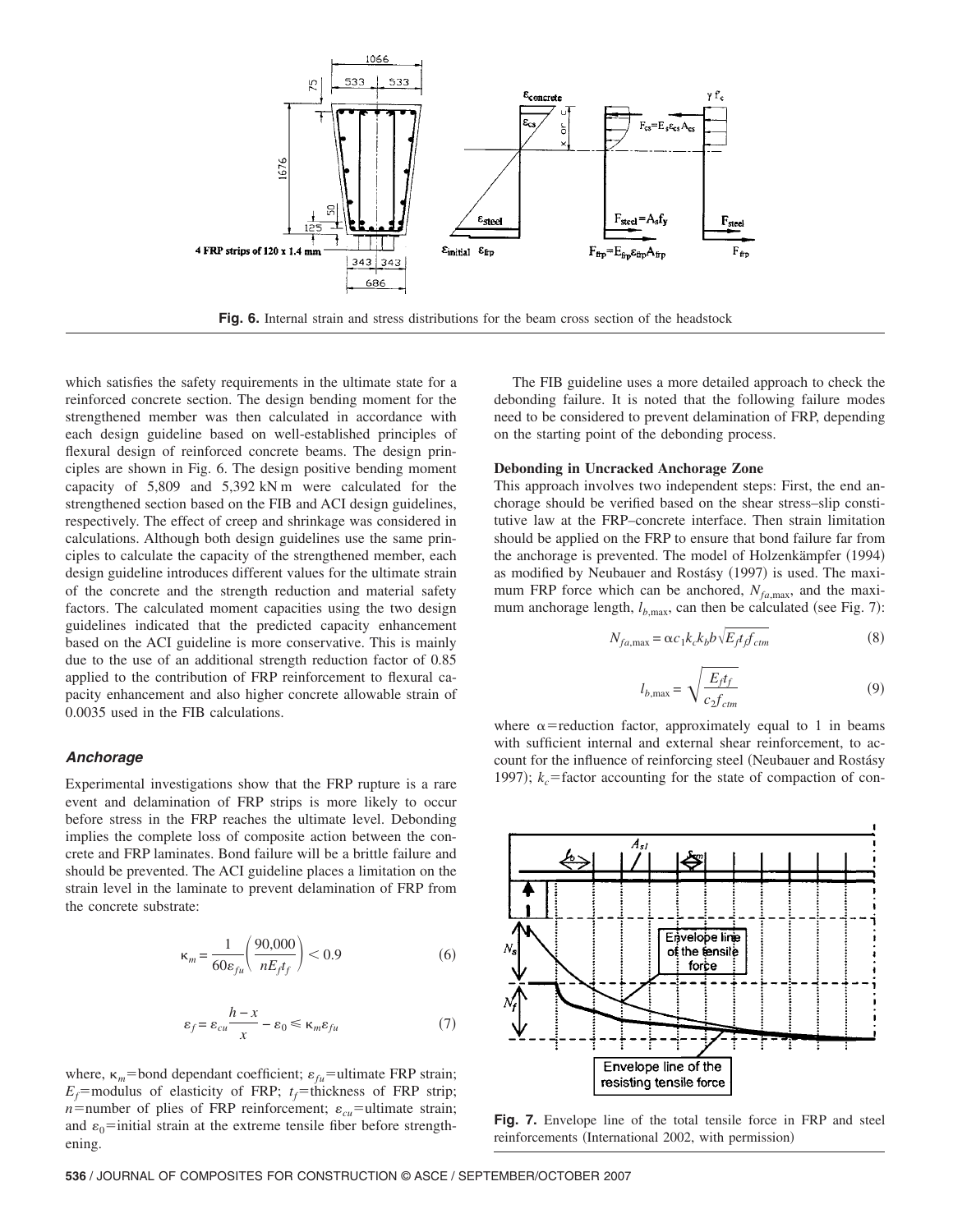

Fig. 8. End anchorage in an uncracked concrete zone (International 2002, with permission)

crete  $(k_c \text{ can generally be assumed to be equal to } 1.0)$ ; and  $k_b$ =geometry factor:

$$
k_b = 1.06 \sqrt{\frac{2 - \frac{b_f}{b}}{1 + \frac{b_f}{400}}}
$$
(10)

 $c_1$  and  $c_2$ =0.64 and 2, respectively, for CFRP laminates and  $f_{\text{ctm}}$ =mean value of the concrete tensile strength. Theoretical cut off point then is calculated using

$$
N_{fa,\text{max}} = \frac{M\alpha_f A_f (h - x)}{I_{cs}}\tag{11}
$$

where  $M$ =applied bending moment at the cutoff point;  $\alpha_f$ =modular ratio for nonprestressed steel to the concrete;  $A_f$ =total area of FRP reinforcement; and  $I_{cs}$ =second moment area of the cracked section. Based on structural analysis (load combination of ultimate HLP 320 and ultimate dead load), the bending moment of 3,985 kN m occurs at 0.65 m from the beam support middle span toward the column. Hence the provided anchorage length of 1.0 m is more than the required end anchorage length of 0.24 m.

#### **Debonding Caused at Flexural Cracks**

A more detailed approach to prevent debonding at flexural cracks in case of short-term static loading is proposed by Niedermeier  $(2000)$ . The aim of this approach is to calculate the maximum possible increase in tensile stress within the FRP strips, which can be transferred by means of bond stresses between two subsequent flexural cracks. This increase should be compared to the increase according to the design assumption of the full composite action. This basic approach consists of three following steps:

- Determination of the most unfavorable spacing of flexural cracks;
- Determination of the tensile force within FRP strip between two subsequent cracks according to the design in bending; and
- Determination of the maximum possible increase in tensile stress in the FRP.

The crack spacing between two subsequent cracks equals approximately two times the transmission length *t* and may be calculated assuming constant mean bond stresses of both the internal and the external reinforcement using

$$
s_{rm} = 2l_t = 2\frac{M_{\rm cr}}{z_m} \frac{1}{\left(\sum \tau_{fm} b_f + \sum \tau_{sm} d_s \pi\right)}
$$
(12)

$$
z_m = 0.85 \frac{(hE_f A_f + dE_s A_{s1})}{(E_f A_f + E_s A_{s1})}
$$
\n(13)

$$
\tau_{sm} = 1.85 f_{\text{ctm}} \tag{14}
$$

$$
\tau_{fm} = 0.44 f_{\text{ctm}} \tag{15}
$$

where  $s_{sm}$ =mean bond stress of the steel reinforcement;  $\tau_{sm}$ =mean bond stress of the internal reinforcement;  $\tau_{fm}$ =mean bond stress of the external reinforcement;  $M_{cr}$ =bending moment causing cracking; and  $d_s$ =diameter of the steel bars. Constant crack spacing over the whole length of the flexural member may be assumed to simplify the calculation. The tensile stress of the FRP is calculated taking into account the strain compatibility and the internal force equilibrium. The estimated achievable increase in tensile stresses between two subsequent cracks needs to be checked with the tensile stresses as calculated in the flexural design of the beam. The maximum tensile force, which can be transferred from the FRP strips to the concrete by means of bond stresses at the anchorage zone between the cracks, is calculated using the following equations (see Fig. 8) (Niedermier 2000):

$$
\max \Delta \sigma_{fd} = \frac{c_3}{\gamma_c} \sqrt{\frac{E_f \sqrt{f_{ck} f_{ctm}}}{t_f}}
$$
 (16)

$$
l_{b,\max} = c_4 \sqrt{\frac{E_f t_f}{\sqrt{f_{ck} f_{ctm}}}}
$$
\n(17)

 $c_3$  and  $c_4 = 0.23$  and 1.44 for CFRP laminates, respectively, and  $f_{ck}$ =characteristic value of the concrete compressive strength. An analysis of the bond behavior of the externally bonded reinforce-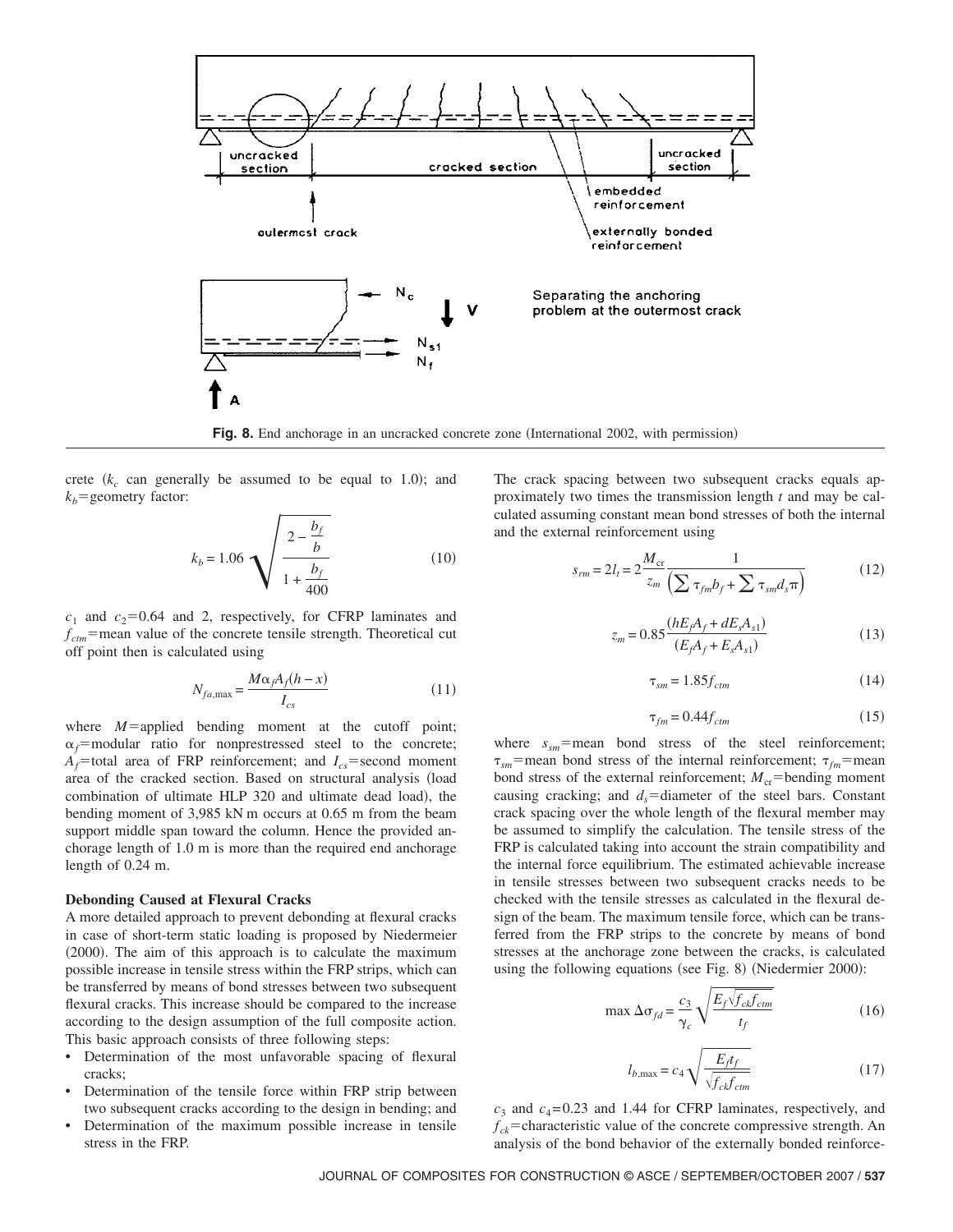

Fig. 9. Element between two subsequent cracks—analysis of debonding at flexural cracks (International 2002, with permission)

ment based on a simplified bilinear bond stress–slip relation can be used to calculate the maximum increase in tensile stress, max  $\Delta\sigma_{fd}$ , in an element between two cracks depending on the tensile stress  $\Delta \sigma_{fd}$ , where  $\Delta \sigma_{fd}$ =tensile stress based on strain compatibility and force equilibrium at the section (Fig. 9). Fig. 10 shows the maximum possible increase for specific crack spacing. Points A, B, and C, shown in Fig. 10 may be estimated using

$$
\Delta \sigma_f^{(B)} = \frac{c_5 E_f}{s_{rm}} - c_6 \sqrt{f_{ck} f_{cm}} \frac{s_{rm}}{4t_f}
$$
 (18)

$$
\max \Delta \sigma_{fd}^{(B)} = \frac{1}{\gamma_c} \left[ \sqrt{\frac{c_1^2 E_f \sqrt{f_{ck} f_{ctm}}}{t_f} + (\sigma_f^{(B)})^2} - \sigma_f^{(B)} \right] \tag{19}
$$

where  $c_5$  and  $c_6 = 0.185$  and 0.285, the linear increase between Points A and B can then be described by Eq.  $(14)$  and the graph between B and C is described by

$$
\max \Delta \sigma_{fd}^{(1)} = \max \Delta \sigma_{fd}^{(A)} - \frac{(\max \Delta \sigma_{fd}^{(A)} - \max \Delta \sigma_{fd}^{(B)})}{\sigma_f^{(B)}} \sigma_{fd} \quad (20)
$$

$$
\max \Delta \sigma_{fd}^{(2)} = \frac{1}{\gamma_c} \left[ \sqrt{\frac{c_3^2 E_f \sqrt{f_{ck} f_{cum}}}{t_f} + \sigma_{fd}^2} - \sigma_{fd} \right]
$$
 (21)

For high tensile stress, the upper limit of the increase in stresses is determined by the tensile strength of the FRP:

$$
\max \Delta \sigma_{fd}^{(3)} = f_{fd} - \sigma_{fd} \tag{22}
$$

The units for Eqs.  $(8)$ - $(22)$  are megaPascals for stress and modulus of elasticity and millimeters for dimensions.



Fig. 10. Diagram of the maximum possible increase in tensile stress between two subsequent cracks (Niedermeier 2000, with permission)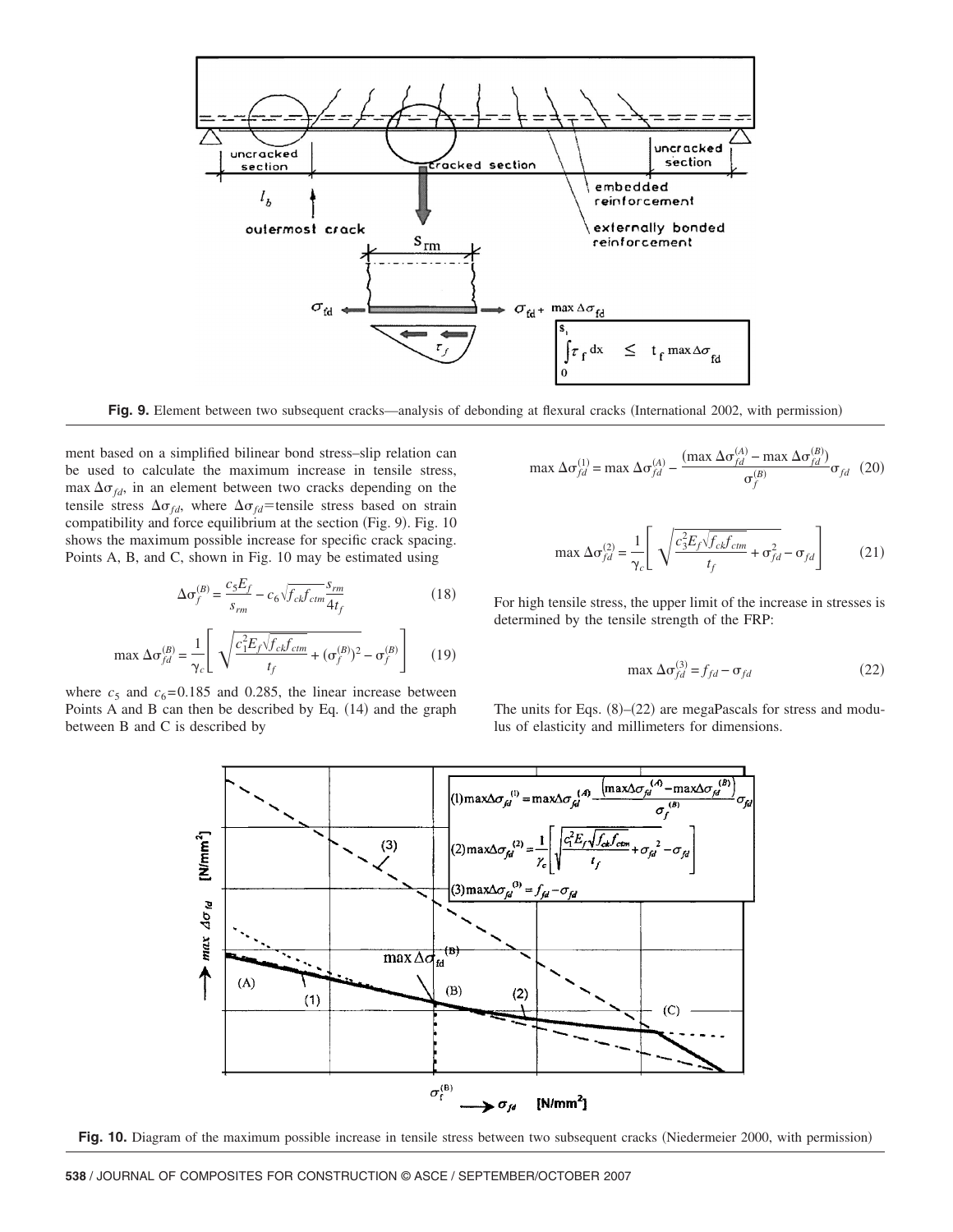#### **Debonding Caused at Shear Cracks**

The end anchorage has already been checked. It should be then checked that the resulted shear stress  $\tau_b$  from the change of tensile force along the FRP at the FRP–concrete interface is limited (CEB-FIB 2002):

$$
f_{cbd} = 1.8 \frac{f_{ctk}}{\gamma_c} \tag{23}
$$

$$
\varepsilon_{s1} < \varepsilon_{yd}; \quad \frac{V_d}{0.95db_f \left(1 + \frac{A_{s1}E_s}{A_fE_f}\right)} < f_{cbd} \tag{24}
$$

$$
\varepsilon_{s1} \ge \varepsilon_{yd} \qquad \frac{V_d}{\frac{z_s + z_f}{2} b_f} < f_{cbd} \tag{25}
$$

where  $f_{\text{cbd}}$ =design bond shear strength of concrete;  $f_{\text{ctk}}$ =characteristic value of the concrete tensile strength; *V*<sub>d</sub>=max shear force;  $z_s$  and  $z_f$ =lever arms of internal forces for longitudinal and FRP reinforcements. Due to the substantial width of the bond interface available, the previous verification is not critical. Debonding of CFRP strips was checked based on each guideline and the calculations indicated that the strengthening system satisfies the requirements from both guidelines to prevent the debonding failure. It appears that the FIB guideline uses a more involved methodology to check the debonding failure, considering all possible failure modes. However the debonding failure of CFRP strips in the strengthening of the headstock will be also controlled by applying CFRP wrapping scheme for shear strengthening (see Figs.)

# *Shear Strengthening*

The design for shear strengthening of a reinforced concrete member in both guidelines is based on truss model and superposition principle with some considerations for the orthotropic behavior of the CFRP material. The shear strength of a strengthened member is determined by adding the contribution of the CFRP reinforcing to the contributions from the concrete and shear reinforcement:

$$
V_{\text{total}} = V_{uc} + V_{us} + V_{\text{frp}} \tag{26}
$$

where  $V_{uc}$ ,  $V_{us}$ , and  $V_{frp}$ =contributions from the concrete, steel and the FRP, respectively.

According to the ACI guideline the shear strength should be calculated using the strength-reduction factor,  $\phi$ , required by ACI 318-99 (1999)

$$
\phi V_n \ge V_u \tag{27}
$$

The nominal shear strength of a FRP-strengthened concrete member can be determined by adding the contribution of the FRP reinforcement to the contributions from the shear steel reinforcement and the concrete. It is also suggested that an additional reduction factor of  $\psi_f$ =0.95, be applied to the shear contribution of the FRP reinforcement:

$$
\phi V_n = \phi (V_{uc} + V_{us} + \psi_f V_{frp})
$$
\n(28)

$$
V_{\text{frp}} = \frac{A_{fv} f_{fe} (\sin \alpha + \cos \alpha) d_f}{S_f} \tag{29}
$$

$$
f_{fe} = \varepsilon_{fe} E_f \tag{30}
$$



**Fig. 11.** Strengthening scheme

$$
\varepsilon_{fe} = 0.004 \le 0.75 \varepsilon_{fu} \tag{31}
$$

$$
A_{fv} = 2nt_f w_f \tag{32}
$$

where  $\varepsilon_{fe}$ =effective design value of FRP strain;  $\varepsilon_{fu}$ =ultimate strain of FRP;  $f_{fe}$ =effective design value of FRP stress for shear;  $A_{fv}$ =total area of FRP shear reinforcement;  $S_f$ =maximum spacing of FRP;  $\alpha$  = angle between FRP principal fiber orientation and longitudinal axis of member; and  $d_f$ =depth of FRP flexural reinforcement. The FIB guideline uses the model of Triantafillou (1998) and Täljsten (1999a, b), the external FRP reinforcement may then be treated in analogy to the internal steel (accepting that the FRP carries only normal stresses in the principal FRP material direction), assuming that at the ultimate limit state in shear (concrete diagonal tension) the FRP develops an effective strain in the principal material direction. The effective strain is, in general, less than the tensile failure strain,  $f_{\mu}$ . Hence, the shear capacity of a strengthened element may be calculated according to the European Code EC2 format as follows:

$$
V_{Rd} = V_{uc} + V_{us} + V_{frp} \tag{33}
$$

The FRP contribution to shear capacity,  $V_{frp}$ , can be written in the following form (CEB-FIB 2002):

$$
V_{\text{frp}} = 0.9 \varepsilon_{fd,e} E_f \rho_f b_w d_f (\cot \theta + \cot \alpha) \sin \alpha \tag{34}
$$

JOURNAL OF COMPOSITES FOR CONSTRUCTION © ASCE / SEPTEMBER/OCTOBER 2007 / **539**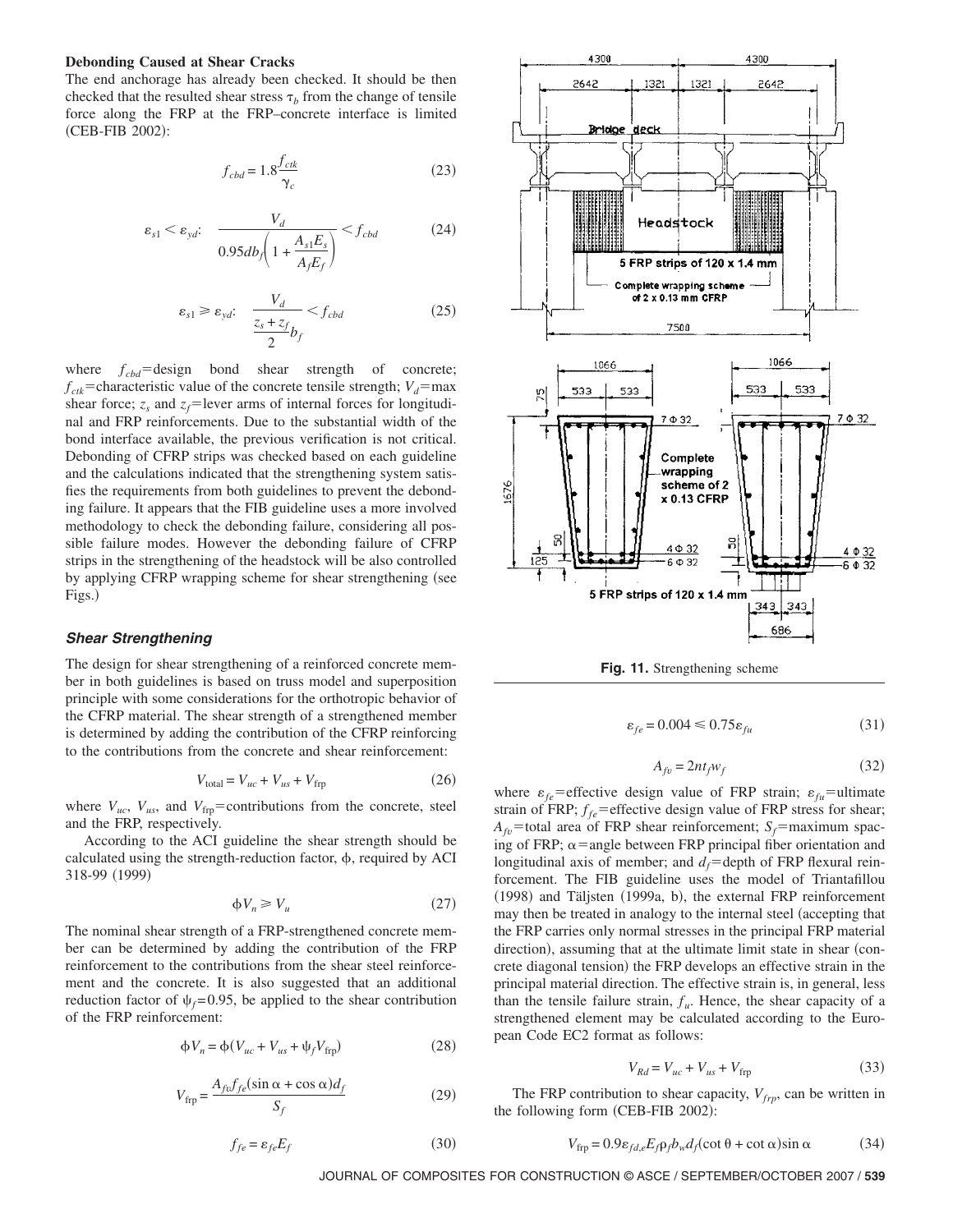$$
\rho_f = 2t_f \sin \alpha/b_w \tag{35}
$$

$$
\varepsilon_{f,e} = 0.048 \left( \frac{f_{cm}^{2/3}}{E_f \rho_f} \right)^{0.47} \varepsilon_{fu}
$$
 (36)

$$
\varepsilon_{fk,e} = k\varepsilon_{f,e} \tag{37}
$$

$$
\varepsilon_{fd,e} = \varepsilon_{fk,e} / \gamma_f \tag{38}
$$

where  $\varepsilon_{\text{fde}} =$  design value of effective FRP strain;  $b_w$ = minimum width of cross section over the effective depth;  $d =$  effective depth of cross section;  $\rho_f$ =FRP reinforcement ratio;  $E_f$ =elastic modulus of FRP in the principal fiber orientation;  $\theta$ =angle of diagonal crack with respect to the member axis, assumed equal to 45°;  $\alpha$ =angle between principal fiber orientation and longitudinal axis of member;  $k$ =reduction factor equal to 0.8;  $\gamma_f$ =partial safety factor for FRP; and  $f_{cm}$ =mean value of the concrete compressive strength.

Use of CFRP wrapping system increases the design shear capacity of 2,065 kN for the existing member by 456 and 657 kN based on the FIB and ACI design guidelines, respectively. The results indicated that both the guidelines predicted an adequate shear capacity using the complete wrapping scheme for strengthening of the beam. The FIB shear strength prediction seems to be more conservative but the ACI formulation is more adoptable with Australian standards. The whole wrapping around the section was used, hence the CFRP shear reinforcement is not considered as contact critical shear reinforcement and the ultimate failure does not occur with debonding.

## **Other Design Considerations and Environmental Effects**

The ACI guideline suggests imposing reasonable strengthening limits to guard the strengthened member against failure of the FRP strengthening system and collapse of the structure due to fire, vandalism, or other causes. It is recommended that the existing strength of the structure be sufficient to a level of load as described by

$$
(\phi R_n)_{\text{existing}} \ge (1.25_{\text{DL}} + 0.85 S_{\text{LL}})_{\text{new}}
$$
 (39)

where  $S_{DL}$ =effects of dead load and  $S_{LL}$ =effects of live load. It is also recommended that the strength of a structural member with a fire-resistance rating before strengthening should satisfy the conditions of

$$
(R_{n\theta})_{\text{existing}} \ge S_{\text{DL}} + S_{\text{LL}} \tag{40}
$$

where  $(R_{n\theta})_{\text{existing}}$ =nominal resistance of the member at an elevated temperature, which can be determined using the ACI 216R 1999 guideline. Environmental conditions affect the performances of the FRP system. The mechanical properties of FRP systems degrade under exposure to certain environments, such as alkalinity, salt water, chemicals, ultraviolet light, high temperatures, high humidity, and freezing and thawing cycles. The ACI guideline accounts for this degradation using the environmental reduction factor for the design material properties of CFRP as described earlier.

The FIB guideline recommends the accident design verification procedure to prevent failure of the FRP strengthening system and collapse of the structure due to fire, vandalism, or other causes. The existing member is subjected to all relevant accidental load combinations of the strengthened member. The verifica-

**Table 6.** Summary of the Strengthening Calculations

|                                |                      |                    | Strengthened beam capacity |                        |  |
|--------------------------------|----------------------|--------------------|----------------------------|------------------------|--|
| Strengthening                  | Existing<br>capacity | Target<br>capacity | ACI 440                    | FIB 14                 |  |
| Flexural<br>(kN <sub>m</sub> ) | 3.840                | 5.320              | 5,392                      | 5,809                  |  |
| Shear<br>(kN)                  | 2.065                | 2.520              | 2.722                      | 2,521                  |  |
| Anchorage                      |                      |                    | Strain limitation          | End anchorage          |  |
|                                |                      |                    |                            | Intermediate debonding |  |
|                                |                      |                    |                            | End shear debonding    |  |

tion is the performance in the ultimate limit state, considering the partial safety factors of 1.0 and considering partial safety coefficients and combination factors using Eurocode 1 (EC1), Part 1 (CEN 1994). The FIB guideline also recommends that sufficient attention should be paid to the special design aspects such as environmental conditions, cyclic loading, and extra bond stresses due to the difference in thermal expansion between FRP and concrete, impact and fire resistance may also be relevant, as they can have a considerable influence on the structural safety. The existing structural strength of the headstock was checked to be sufficient to satisfy the ACI and FIB guidelines requirements in the accidental design situation. The existing structure has not been rated for fire resistance; hence it was not checked with the requirement of Eq.  $(40)$ .

#### **Summary of Strengthening Scheme**

The design of the FRP strengthening system for the Tenthill Bridge headstock can be summarized as follows (see Table 6):

- The flexural strength of the beam at midspan can be increased from 3,800 to 5,392 kN m by bonding four FRP unidirectional strips of  $120 \times 1.4$  mm to the tension face of the beam section (bottom fiber) with fibers oriented along the length of the member (Fig. 11).
- The shear strength of the headstock can be increased from 2,065 to 2,722 kN by complete wrapping of the beam with two layers of 0.13 mm thick carbon fibers oriented along the transverse axis of the beam section (Fig. 11).

The average width of the beam section was used for capacity analysis of existing and strengthened member.

#### **Conclusions**

A comparison between the recommendations of two design guidelines: ACI 440 and the FIB 14 in the design of externally bonded FRP systems to strengthen reinforced concrete beams in flexure and shear have been presented. The FRP type used was carbon fiber-reinforced polymer in laminate and strip form readily available in Australia. The comparison was presented using a case study of a bridge headstock: Tenthill Creek, Queensland Australia. The following conclusions can be drawn from the design calculations and the comparison.

- Both design guidelines adopt the same principle of design to estimate shear and flexural capacity enhancements of the strengthened member when applied in accordance with the guidelines of the Austroads Bridge Design Code (1992).
- The ACI guideline is more conservative in prediction of flexural capacity enhancement for the strengthened headstock.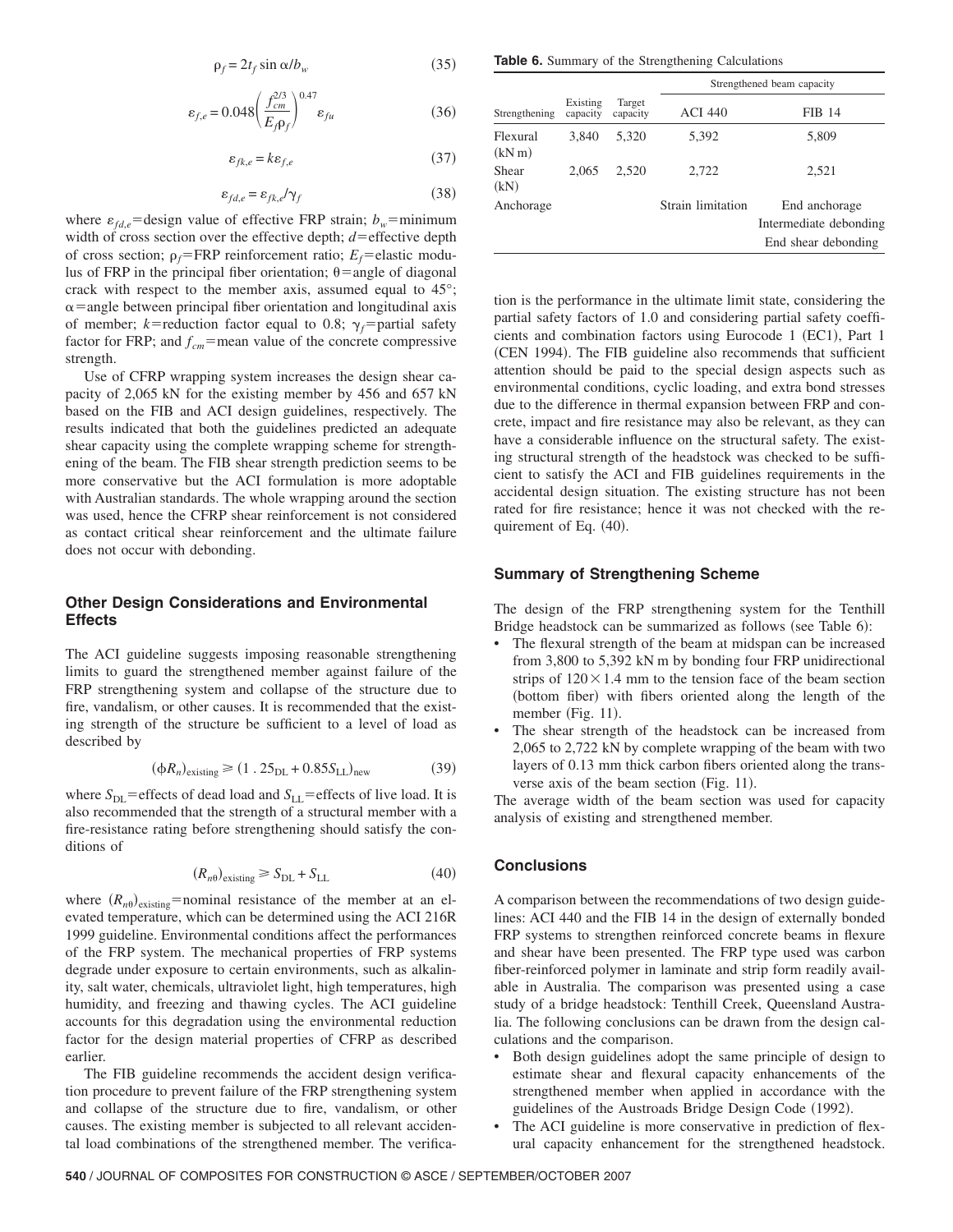This is mainly due to the use of an additional strength reduction factor of 0.85 applied to the contribution of FRP reinforcement in the ACI calculations and higher concrete allowable strain of 0.0035 used in the FIB calculations.

- The FIB guideline uses a more involved approach to check debonding of FRP laminates from the concrete substrate, which covers all possible bond failure modes. Alignment of the design method with Austroads, 1992 recommendations will require further work.
- The FIB shear strength prediction seems to be more conservative but the ACI formulation is more adoptable with Australian standards.

In view of the previous findings, it may be concluded that the use of ACI 440 design guideline may be more appropriate for FRP strengthening applications in Australia. The design concepts and philosophy used by ACI is similar to those adopted by AS3600 (2002). However, in considering the failure of FRP composites in debonding and anchorage zones, use of the FIB appears to be more appropriate as it systematically covers all possible scenarios. A methodology needs to be developed to align the design procedure with the Austroads (1992) provisions. The use of CFRP laminate and CFRP wrapping appears to be an effective way to strengthen the Tenthill Bridge to provide additional flexural and shear capacities. The proposed strengthening scheme for the bridge using FRP technology can be used as a basis for the development of a decision support tool for rehabilitation of reinforced concrete bridge structures using fiber-reinforced polymer composites. Through the case study an appropriate design basis for use FRP in strengthening has been developed complying with the Austroads Bridge Design Code (1992) and in accordance with the ACI-440 design guideline.

#### **Appendix. Design Calculations**

The initial strain distribution of the headstock was calculated based on structural analysis for service loading condition, longterm modulus of elasticity and the cracked section. As the service bending moment is typically greater than the cracking moment, the calculation is based on a cracked section:

$$
x_0 = 250 \text{ mm} \Rightarrow \varepsilon_{c0} = \frac{M_0 x_0}{E_c I_{c0}} = \frac{2,758 \times 10^6 \times 250}{13,050 \times I_{c0}}
$$

$$
I_{c0} = 4.5 \times 10^{9} + (15.32 - 1) \times 5{,}521 \times (250 - 75)^{2} + 15.32
$$
  
× 8,030 × 1,350<sup>2</sup>  
= 2.31 × 10<sup>11</sup> ⇒  $\varepsilon_{c0} = \frac{M_0 x_0}{E_c I_{c0}} = \frac{2{,}758 \times 10^{6} \times 250}{13{,}050 \times I_{c0}}$ 

$$
= 0.00023 \Rightarrow \varepsilon_0 = \varepsilon_{c0} \frac{h - x_0}{x_0} = 0.00023 \times \frac{1,676 - 250}{250} = 0.0013
$$

## *Capacity of Strengthened Beam*

 $\beta$ 

The cross-sectional analysis indicated that the failure mode of the beam section of the headstock would be the yielding of the longitudinal steel reinforcement followed by concrete crushing, while the FRP is intact. The section design for failure mode of yielding steel followed by concrete crushing

$$
f'_c = 21 \text{ MPa}
$$

$$
I = 1.09 - 0.008f_c' = 0.92 \quad \text{(ACT 1999, Section 10.2.7.3)}
$$
\n
$$
E_c = 57,000\sqrt{f_c'} = 261,000
$$
\n
$$
\rho_{s1} \equiv \frac{A_s}{bd} = \frac{8,030}{1,676 \times 876} = 0.0055
$$
\n
$$
\rho_{s2} \equiv \frac{A_s}{bd} = \frac{5,521}{1,676 \times 876} = 0.0038
$$

$$
\rho_f \equiv \frac{A_f}{bd} = \frac{840}{1,676 \times 876} = 0.00057
$$

$$
nE_f t_f = 165,000 \times 1.4 = 231,000 \ge 180,000
$$

$$
\kappa_m = \frac{1}{60\varepsilon_{fu}} \left(\frac{90,000}{nE_f t_f}\right) = \frac{1}{60 \times 0.01445} \left(\frac{90,000}{231,000}\right) = 0.45 < 0.9
$$
\n
$$
\varepsilon_f = \varepsilon_{cu} \frac{h - x}{x} - \varepsilon_0
$$
\n
$$
\varepsilon_{s2} = \varepsilon_{cu} \frac{x - d_2}{x}
$$
\n
$$
x = \frac{A_{s1}f_{sy} + A_f E_f \varepsilon_f - A_{s2}E_s \varepsilon_{s2}}{\gamma f_c' \beta_1 b}
$$

$$
x = 270
$$
 mm,  $\varepsilon_f = 0.0065 \le 0.45 \times 0.01445 = 0.0065$ ,  
 $\varepsilon_{s2} = 0.00108$ 

$$
\phi M_n = 0.9 \left[ A_{s2} E_s \varepsilon_{s2} \left( \frac{\beta_1 x}{2} - d_2 \right) + A_{s1} f_{sy} \left( d - \frac{\beta_1 x}{2} \right) + \psi A_f E_f \varepsilon_f \left( h - \frac{\beta_1 x}{2} \right) \right]
$$

$$
\phi M_n = 0.9 \left[ \begin{array}{l} 5,621 \times 200,000 \times 0.00108(123 - 75) + 8,030 \times 400(1,600 - 123) \\ + 0.85 \times 840 \times 165,000 \times 0.0065 \times (1,676 - 123) \end{array} \right] = 5,932 \text{ kN m}
$$

Flexural strength based on FIB14: Calculation of neutral axis depth, *x*:

$$
0.85\psi f_{cd}bx + A_{s2}E_s\varepsilon_{s2} = A_{s1}f_{yd} + A_fE_f\varepsilon_f
$$

Try use of 4 FRP strips of  $120 \times 1.4$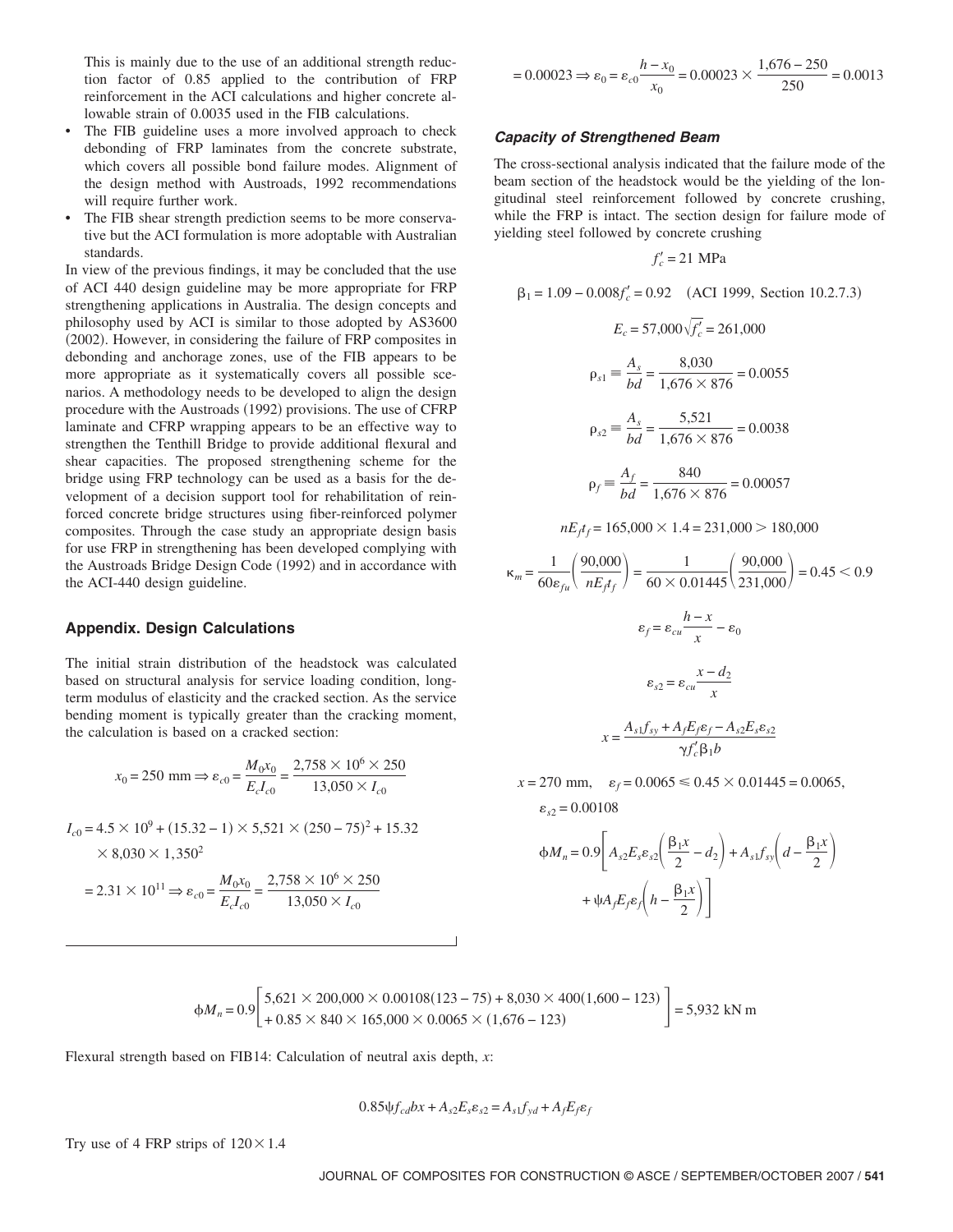$0.85 \times 0.8 \times \frac{21}{1.5} \times 876x + 5{,}621 \times 200{,}000 \varepsilon_{s2}$  $= 8,030 \times \frac{400}{1.15} + 672 \times 165,000 \varepsilon_f$ 

$$
\varepsilon_f = \varepsilon_{cu} \frac{h - x}{x} - \varepsilon_0
$$

$$
\varepsilon_{s2} = \varepsilon_{cu} \frac{x - d_2}{x}
$$

$$
x = 282
$$
 mm,  $\varepsilon_f = 0.0074 < 0.0126$ ,  $\varepsilon_{s2} = 0.0012$ 

$$
M_{\rm RD} = A_{s2} E_s \varepsilon_{s2} (\delta_G x - d_2) + A_{s1} f_{yd} (d - \delta_G x) + A_f E_{fu} \varepsilon_f (h - \delta_G x)
$$

$$
M_{\rm RD} = 5,621 \times 200,000 \times 0.0012(0.4 \times 282 - 75)
$$
  
+ 8030  $\frac{400}{1.15}$  (1,600 - 0.4 × 282) + 840 × 165,000  
× 0.0074 × (1,676 - 0.4 × 282) = 5,809 kN m

## *Anchorage*

The ACI user guide place a limitation on the strain level in the laminate to prevent delamination of FRP from the concrete substrate.

$$
nE_{f}t_{f} = 165,000 \times 1.4 = 231,000 > 180,000
$$
\n
$$
\kappa_{m} = \frac{1}{60 \varepsilon_{fu}} \left(\frac{900,00}{nE_{f}t_{f}}\right) = \frac{1}{60 \times 0.01445} \left(\frac{90,000}{231,000}\right) = 0.45 < 0.9
$$
\n
$$
\varepsilon_{f} = \varepsilon_{cu} \frac{h - x}{x} - \varepsilon_{0} = 0.0065 \le \kappa_{m}\varepsilon_{fu} = 0.45 \times 0.01445 = 0.0065
$$

The FIB guideline: Approach 1: Verification of end anchorage, Strain limitation in the FRP reinforcement:

$$
N_{fa,\text{max}} = \alpha c_1 k_c k_b b \sqrt{E_f t_f f_{ctm}} \text{ (N)}
$$
\n
$$
l_{b,\text{max}} = \sqrt{\frac{E_f t_f}{c_2 f_{ctm}}} \text{ (mm)}
$$
\n
$$
l_{b,\text{max}} = \sqrt{\frac{165,000 \times 1.4}{2 \times 2}} = 240 \text{ mm}
$$

$$
k_b = 1.06 \sqrt{\frac{2 - \frac{b_f}{b}}{1 + \frac{b_f}{400}}} = 1.06 \sqrt{\frac{2 - \frac{600}{686}}{1 + \frac{600}{400}}} = 0.71 < 1
$$

$$
N_{fa,\text{max}} = \alpha c_1 k_c k_b b_f \sqrt{E_f t_f f_{ctm}}
$$
  
= 0.9 × 0.64 × 1.0 × 1.0 × 600 \sqrt{165,000 × 1.4 × 2}  
= 235 kN

Theoretical cutoff point

 $N_{fa,\text{max}} = \frac{M\alpha_f A_f(h-x)}{I_{cs}}$ 

$$
235,000 = \frac{M \times 12.64 \times 840(1,676 - 282)}{2.51 \times 10^{11}} \Rightarrow M = 3,985 \text{ kN m}
$$

Provided anchorage length=  $1,000$  mm  $\frac{1}{b}$ <sub>b,max</sub>= 240 mm (required).

Approach 2: Calculation of the envelope line of tensile stress: Determination of the most unfavorable spacing of flexural cracks,

$$
\tau_{sm} = 1.85 f_{ctm} = 1.85 \times 2 = 3.70
$$
  

$$
\tau_{fm} = 0.44 f_{ctm} = 0.44 \times 2 = 0.88
$$
  

$$
s_{rm} = 2l_t = 2 \frac{M_{cr}}{z_m} \frac{1}{(\sum \tau_{sm} b_f + \sum \tau_{sm} d_s \pi)} = 478 \text{ mm}
$$
  

$$
\text{max } \Delta \sigma_{fd} = \frac{c_1}{\gamma_c} \sqrt{\frac{E_f \sqrt{f_{ck} f_{ctm}}}{t_f}}
$$
  

$$
= \frac{0.23}{1.5} \sqrt{\frac{165,000 \sqrt{21 \times 2}}{1.4}}
$$
  

$$
= 134 \text{ MPa}
$$

$$
l_{b,\text{max}} = c_2 \sqrt{\frac{E_f t_f}{\sqrt{f_{ck} f_{ctm}}}} = 1.44 \sqrt{\frac{165,000 \times 1.4}{\sqrt{21 \times 2}}} = 210 \text{ mm}
$$

$$
\max \Delta \sigma_{fd} = 134 \text{ MPa} > \Delta \sigma_{fd} = 105 \text{ MPa}
$$

Approach 3: Verification of anchorage and the force transfer between FRP and concrete:

$$
f_{cbd} = 1.8 \frac{f_{ctk}}{\gamma_c} = 1.8 \frac{2}{1.5} = 2.4 \text{ MPa}
$$

$$
\varepsilon_{s1} < \varepsilon_{yd}: \frac{V_d}{0.95db_f \left(1 + \frac{A_{s1}E_s}{A_fE_f}\right)} = 0.17 < f_{cbd}
$$

$$
\varepsilon_{s1} \ge \varepsilon_{yd}: \frac{V_d}{\frac{Z_s + Z_f}{2}b_f} = 2.1 < f_{cbd}
$$

# *Shear Strengthening*

In accordance with ACI the shear strength may be calculated as follows: *Vn* = *Vuc* + *Vus* + *fV*frp-

$$
\Phi V_n = \Phi (V_{uc} + V_{us} + \Psi_f V_{frp})
$$
  

$$
\varepsilon_{fe} = 0.004 \le 0.75 \varepsilon_{fu}
$$
  

$$
\varepsilon_{fe} = 0.004 < 0.75 \times 0.01275 = 0.009
$$
  

$$
f_{fe} = \varepsilon_{fe} E_f = 0.004 \times 230,000 = 920 \text{ MPa}
$$

$$
A_{fv} = 2nt_fw_f = 2 \times 2 \times 0.13 \times 1,676 = 871
$$
 mm<sup>2</sup>

**542** / JOURNAL OF COMPOSITES FOR CONSTRUCTION © ASCE / SEPTEMBER/OCTOBER 2007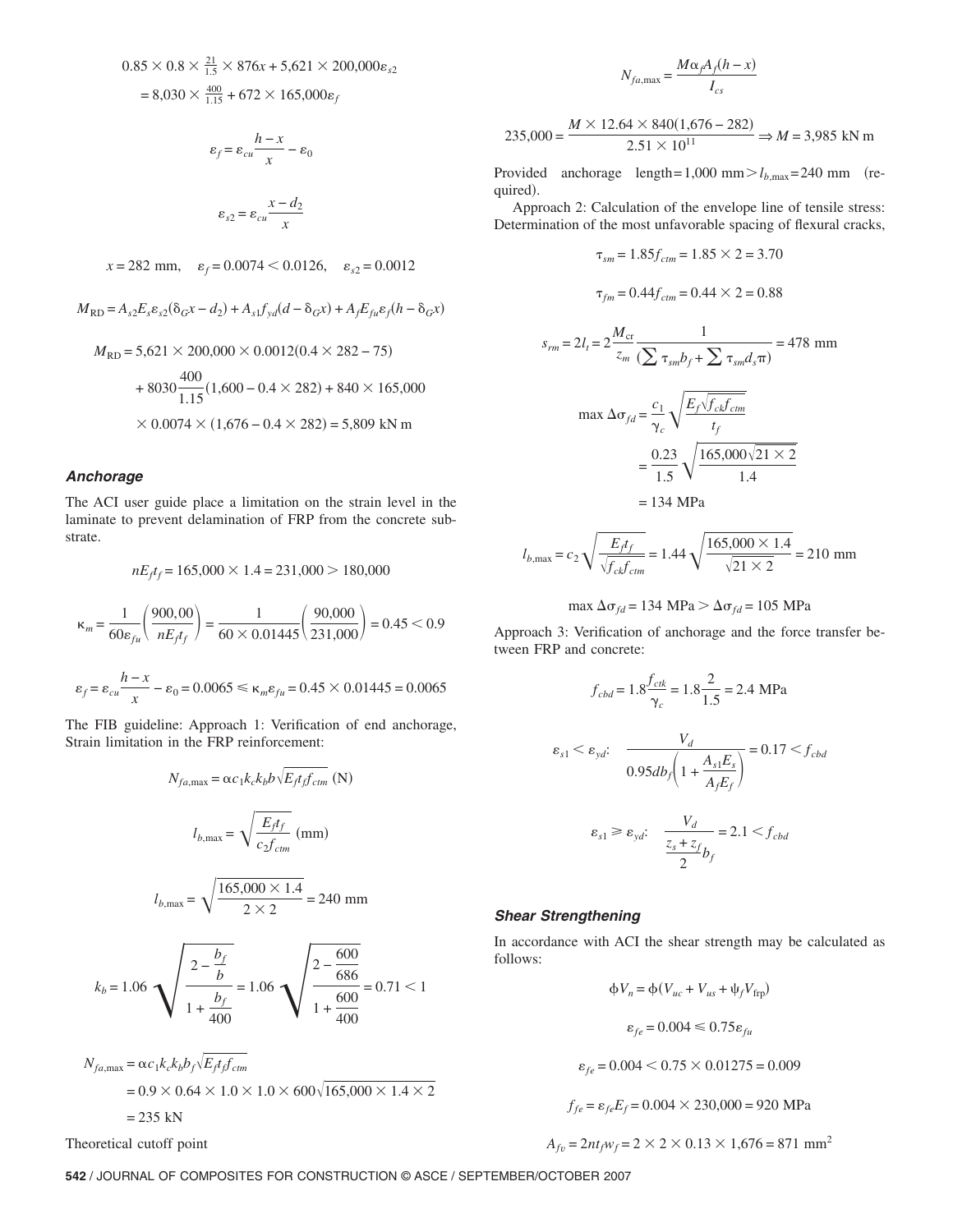$$
V_{\text{frp}} = \frac{A_{fv} f_{fe} (\sin \alpha + \cos \alpha) d_f}{S_f} = 871 \times 920(1) = 801 \text{ kN}
$$

 $\phi V_n = V_{\text{existing}} + \phi (\psi_f V_{\text{frp}}) = 2.075 + 0.85(0.95 \times 801) = 2.796 \text{ kN}$ 

The shear capacity of a strengthened element may be calculated according to the EC2 format and the FIB guideline as follows:

$$
V_{\rm Rd} = (\phi V_{uc} + \phi V_{us} + V_{\rm frp})
$$

The FRP contribution to shear capacity,  $V_{\text{frp}}$ , can be written in the following form:

$$
\rho_f = 2t_f \sin \alpha/b_w = 2 \times 0.13(2)/876 = 0.0006
$$

$$
\varepsilon_{f,e} = 0.048 \left( \frac{f_{cm}^{2/3}}{E_{fu}\rho_f} \right)^{0.47},
$$
  
\n
$$
\varepsilon_{fu} = 0.048 \left( \frac{21^{2/3}}{230,000 \times 0.006} \right)^{0.47} = 0.0042
$$
  
\n
$$
\varepsilon_{fk,e} = k\varepsilon_{f,e} = 0.8 \times 0.0042 = 0.0034
$$
  
\n
$$
\varepsilon_{fd,e} = \varepsilon_{fk,e}/\gamma_f = 0.003/1.35 = 0.0025
$$
  
\n
$$
V_{\text{frp}} = 0.9\varepsilon_{fd,e}E_{f}\rho_f b_w d(\cot \theta + \cot \alpha) \sin \alpha = 456 \text{ kN}
$$

$$
V_{\text{Rd}} = (V_{\text{existing}} + V_f) = (2.057 + 456) = 2.521 \text{ kN}
$$

## **Notation**

*The following symbols are used in this paper:*

- $A = \text{cross-sectional area of a member } (\text{mm}^2);$
- $A_f$  = total area of FRP reinforcement (mm<sup>2</sup>);
- $A_{fv}$  = total area of FRP shear reinforcement (mm<sup>2</sup>);
- $\dot{A}_s$  = area of nonprestress reinforcement (mm<sup>2</sup>);
- $A_{st}$  = total area of longitudinal reinforcement (mm<sup>2</sup>);
- $A_{s1}$  = total area of tensile longitudinal reinforcement  $\text{(mm}^2);$
- $A_{s2}$  = total area of compressive longitudinal reinforcement (mm<sup>2</sup>);
- $b =$  average width at the cross section (mm);
- $b_f$  = width of FRP reinforcement (mm);
- $b_w$  = web width of diameter of circular section (mm);
- $C_E$  = environmental reduction factors;
- $d_s$  = diameter of steel reinforcement (mm);
- $d_0$  = distance from extreme compression fiber to the centroid of the nonprestresses steel tension reinforcement (mm);
- $E_c$  = modulus of elasticity of the concrete (MPa);
- $E_f$  = modulus of elasticity of FRP (MPa);
- $E<sub>s</sub>$  = modulus of elasticity of reinforcement steel  $(MPa);$
- $f'_c$  = specified compressive strength of concrete  $(MPa);$
- $f_{\text{cbd}}$  = design bond shear strength of concrete (MPa);
- $f_{ck}$  = characteristic value of the concrete compressive strength (MPa);
- $f_{ck}$  = characteristic value of the concrete tensile strength (MPa);
- $f_{\text{ctm}}$  = mean value of the concrete tensile strength  $(MPa);$
- $f_{fe}$  = effective stress in the FRP reinforcement (MPa);
- $f_{fu}$  = FRP ultimate tensile strength (MPa);
- $h =$  total depth of the member;
	- $I =$  second moment area of a member (mm<sup>4</sup>);
- $I_{cs}$  = moment of inertia of transformed cracked section after strengthening (mm<sup>4</sup>);
- $k =$  ratio of the depth of the neutral axis to the reinforcement depth in elastic analysis of the cross section;
- $k_b$  = size factor;
- $k_c$  = concrete compaction factor;
- $k_1$  = modification factor applied to  $\kappa$ <sub>v</sub> to account for the concrete strength;
- $k_2$  = modification factor applied to  $\kappa$ <sub>v</sub> to account for the wrapping scheme;
- $L_e$  = active bond length of FRP laminate;
- $l_b$  = bond length;
- $l_{b,\text{max}}$  = maximum anchorage length;
	- $l_t$  = transmission length;
	- $M^*$  = applied moment at the section (kN m);
- $\max \Delta \sigma_{td}$  = design value of maximum possible increase in FRP tensile stress between two subsequent cracks (MPa);
	- $M_{cr}$  = cracking moment;
	- $M_{\text{Rd}}$  = resisting design moment (kN m) FIB 14, 2002;
	- $M_u$  = nominal design flexural strength (kN m);
	- $M_0$  = acting moment during strengthening (kN-m);  $N_f$  = force in FRP;
	- $n =$  number of FRP reinforcement piles;
	- $N_{fa,\text{max}}$  = maximum anchorable force;
		- $N_{s1}$  = force in tensile steel reinforcement;
		- $R_n$  = nominal strength of member;
		- $R_{n\theta}$  = nominal strength of member subjected to the elevated temperature associated with a fire;
		- $S_{\text{DL}}$  = dead load effect;
		- $S_{LL}$  = live load effect;
		- $s_f$  = maximum spacing of FRP;
		- $s_{rm}$  = mean value of crack spacing;
		- $t_f$  = nominal thickness of the FRP reinforcement  $(mm);$
		- $V_{\text{frp}}$  = nominal shear strength provided by FRP reinforcement (N);
		- $V_n$  = applied shear force at the section (kN);
		- $V_u$  = nominal shear strength of a member (N);
		- $V_{uc}$  = nominal shear strength provided by concrete with steel flexural reinforcement (N);
		- $V_{us}$  = nominal shear strength provided by steel stirrups  $(N);$
		- $w_f$  = width of FRP reinforcing plies (mm);
		- $\dot{x}$  = depth of the compression zone;
		- $z_f$  = mean lever arm of internal forces to the FRP reinforcement;
		- $z_m$  = mean lever arm of internal forces;
		- $z_s$  = mean lever arm of internal forces to the steel reinforcement;
		- $\alpha$  = reduction factor to account for the influence of inclined cracks on the bond strength;
		- $\alpha_f$  = modular ratio for nonprestressed steel;
		- $\beta$  = coefficient with or without numerical subscript;
		- $\varepsilon_{cu}$  = ultimate concrete strain;
		- $\varepsilon_f$  = FRP strain;
		- $\varepsilon_{fe}$  = effective design value of FRP strain;
		- $\varepsilon_{fu}$  = FRP ultimate strain;